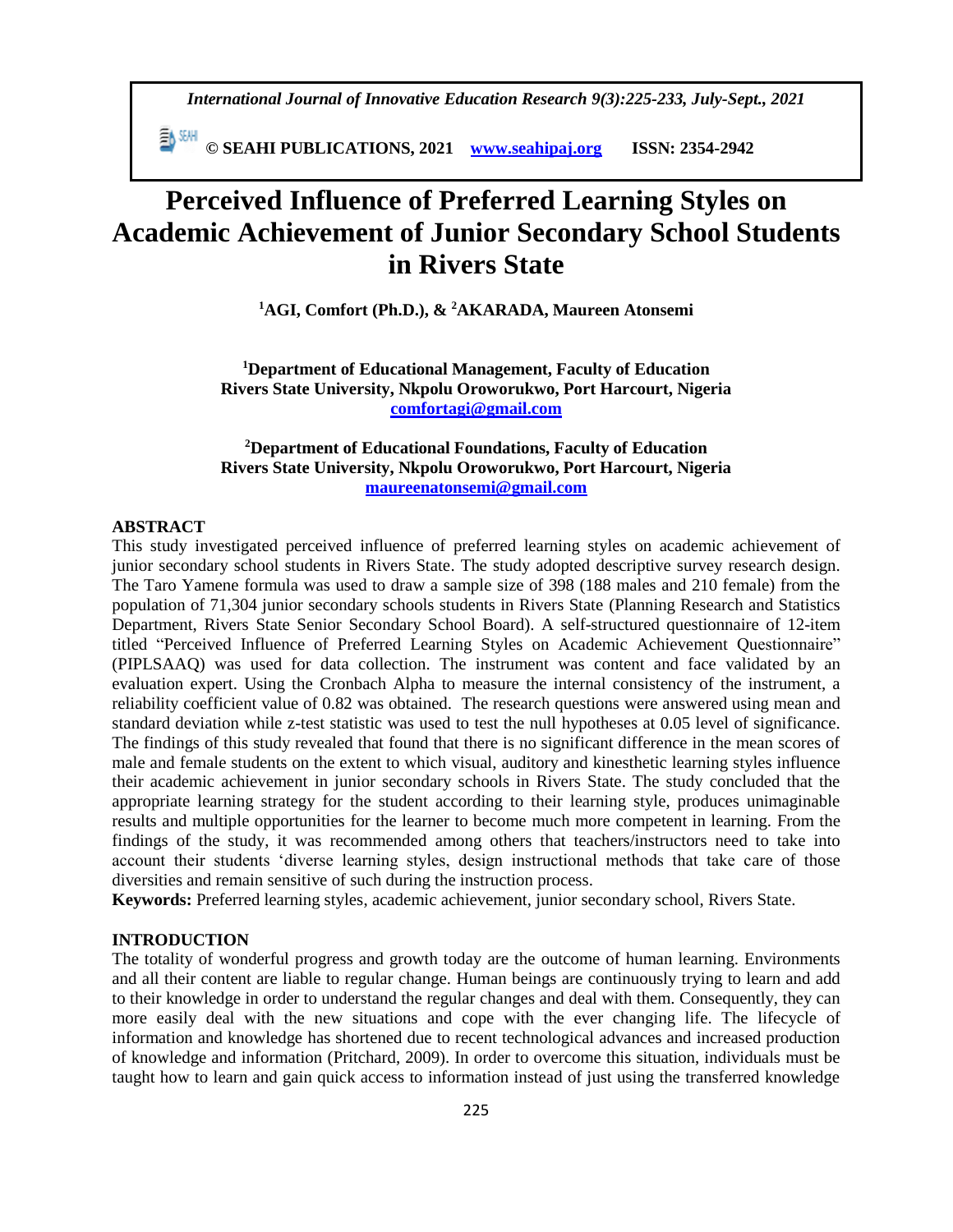and information. The factors influencing the learning process vary systematically. As a result, understanding this wide range of factors is important in overcoming the problems and deficiencies of the education system.

The preferred learning style of students is referred to as one of the basic factors affecting his learning process (Walsh, 2011). Learning styles is a concept used to establish different ways in which people process the information in the course of learning. In the view of Begam, Binti, Abdul and Kadir (2013), learning style is the way, a student processes, retains and studies new and challenging material. Students' academic achievement may be related to learning preferences or styles as learners). Learning style also entails individual's characteristic way to respond to certain forces in the instructional environment. Learning style according to Reid (2005) refers to an individual's natural, habitual and preferred way of absorbing, processing and retaining new information and skills. It is the uniqueness of how each learner receives and processes new information through their senses. Learning style is also defined as those Educational conditions under which a student is more likely to learn. Keefe (2009) defines learning styles as the composite of characteristic cognitive, affective and physiological factors that serve as relatively stable indicators of how a learner perceives, interacts with and responds to the learning environment. Other phrases like perceptual styles, learning modalities, and learning preferences are used interchangeable with learning style. Thus, learning styles are not really concerned with what learners learn; but, rather how they prefer to learn.

Learning style has become a major concern in most sectors of education over the years (Corbett & Smith, 2012). For example, the Dunn and Dunn learning styles model (1995) focused on five domains (environmental, emotional, sociological, physiological and physiological) and twenty- one elements across those domains. The purpose of learning styles theory is to identify students' styles of learning and then provide materials and methods, which foster efficient and lasting achievement within a reasonable amount of time. Regarding learning styles, Bailey (2000) asserted that studies about the influence of learning styles in enhancing academic achievement could serve to help a significant number of students improved their study habits, their learning flexibility and ultimately their performance. Learning styles basically are concerned with how students prefer to learn not what they learn. No one style is better than others. The different styles may complement one another instead of competing with one another (Reid, 2005). The important thing that is helpful to students is to allow them to become aware of their own learning style preferences, yet encouraging them to develop less preferred styles which may suit different learning activities.

In the view of ZaiolAbdi, Razaee, Abullah, and Singh (2011), the following have been identified as the basic characteristics of learning styles: visual learning, auditory learning and kinesthetic learning. The visual learners learn best through seeing and prefer information to be presented visually in the form of pictures, posters, maps, diagrams, film, and others (Bailey, 2000). Lectures do not work well for them, use lists to organize their thoughts and observe teacher's body language and facial expressions to fully understand. They love colors and show interest in the world around them. Auditory learners prefer to collect information via listening. Some of these students learn best when the teacher explains things orally. The classroom activities they like to participate in are discussions, debates, role play and problemsolving, discuss ideas verbally with others and recite information over and over to better realize the learning materials. They benefit from formal lectures, repetition, questions, and presentations. Thus, auditory learners are talkative, conceptual, perceptual, and reflective and memory oriented (James & Gardner, 2005). Kinesthetic learners are movers of the educational world. They learn best when actively engaged in doing or touching something. They need to walk around or stand up while working. They enjoy physical activities, field trips, manipulating objects and hands- on experiences. They like to think out issues, ideas and problems while they exercise (Armstrong & Mahmud, 2008).

Learning styles are pragmatic manifestations of intelligences operating in natural contexts. Students have preferences to learning and they perceive information differently. Some students get information more from external (sensory) input, and others depend more on internal (sights, sounds, physical sensations and intuitive) input. They have different insights and hunches, and view possibilities differently. Their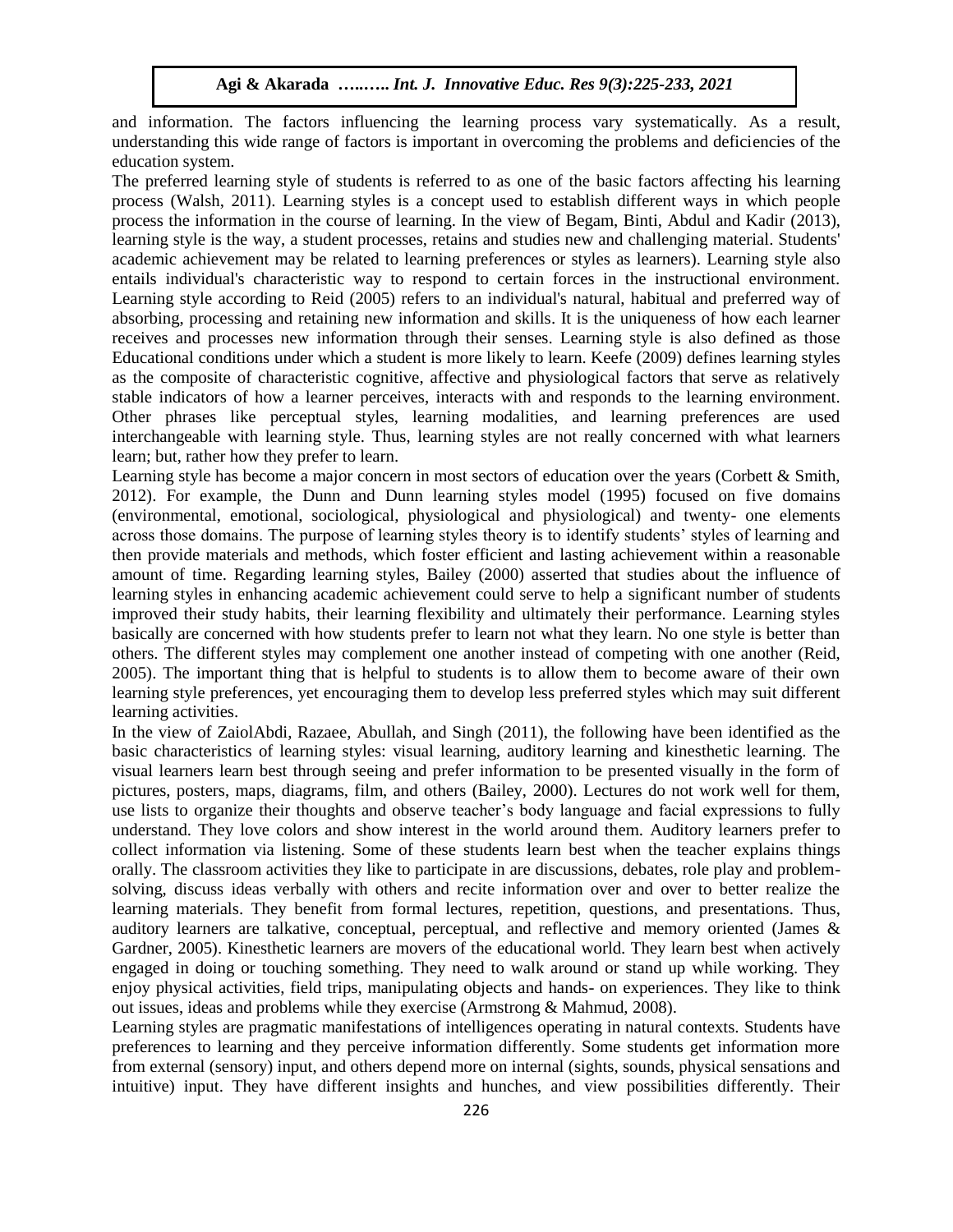external information is most effectively perceived in different ways as well, for example, visually (pictures, diagrams, graphs, demonstrations) as opposed to auditory (words and sounds). Students also prefer to process information differently. It may be actively (through engagement in physical activity or discussion) or reflectively (through introspection). In the end, it comes down to how well a person progresses toward understanding: sequentially (in continual steps) or globally (in large jumps) (Farks, 2003).

It is important for a student to recognize their own learning preferences to ensure academic achievement. In the opinion of She (2005), students learn better and enjoy their learning activities more, when the teaching style closely matches their learning styles. These learning styles should have to be coordinated with the information collected through their visual, auditory and kinesthetic through which they send, receive and store information (James & Gardner, 2005). According to the learning style of a student, if materials were prepared by the teachers, it had an influence on the student's attitudes, empathy, achievements and transfer of knowledge. This point was supported by the view of Zapalska and Dabb (2002) who stated that, the information absorption and retention capacity of a student depends on the learning resources provided by the teachers which results in good academic achievement of the student. Learning style is an individual's natural or habitual pattern of acquiring and processing information in learning situation. Students enter in classrooms with a wide range of background knowledge, experiences, cognitive abilities and dispositions. These dispositions create varied orientation and learning experiences to students (Saxeena, 2012).

The way in which the student approaches the learning tasks and the behaviour in learning situations determine their learning style. It is pointed out that, the learning style of an individual has relation to factors such as prior learning experiences, openness to interpersonal and intra-personal information, physical facilities, and learning environment. All the students do not process incoming information in the same way.

Students have varying learning styles and, no single teaching styles and no single teaching style can fulfill all students' needs. A students learning styles has to do with the way he or she process information in order to learn it and then apply it. As it also contributes towards academic achievement, it was decided to study about the different learning styles of junior secondary school students. By understanding different learning styles, teacher may gain insight into ways of making academic information more accessible to the diverse needs of learners.

Academic performance is commonly measured by [examinations](https://en.wikipedia.org/wiki/Test_(assessment)) or [continuous assessment](https://en.wikipedia.org/wiki/Continuous_assessment) but there is no general agreement on how it is best tested or which aspects are most important [procedural](https://en.wikipedia.org/wiki/Procedural_knowledge)  [knowledge](https://en.wikipedia.org/wiki/Procedural_knowledge) such as, [skills](https://en.wikipedia.org/wiki/Skill) or [declarative knowledge](https://en.wikipedia.org/wiki/Declarative_knowledge) such as [facts.](https://en.wikipedia.org/wiki/Fact) However, student performance has become a hot topic in education today, especially with increased accountability for classroom teachers. The ultimate goal for any teacher is to improve the ability level and prepare students for adulthood. Defining student performance and factors that impact progress is critical to becoming a successful teacher. Student performance measures the amount of academic content a student learns in a determined amount of time. Each grade level has learning goals or instructional standards that educators are required to teach. Standards are similar to a 'to-do' list that a teacher can use to guide instruction. Student performance will increase when quality instruction is used to teach instructional standards. The study therefore sought to investigate influence of preferred learning styles on academic achievement of junior secondary school students in Rivers State.

# **Statement of the Problem**

Many teachers today do not understand how learners learn. Consequently, it is evident that learners have not yet learned how to learn or discovered their preferred learning styles for different learning material or content in their various subjects. In another context, many teachers have not understood the different types of learners in the classroom, and they keep on embracing the same traditional teaching styles in every context. Hence, students become bored and inattentive in class, perform poorly on tests, get discouraged about their choice of career, and eventually drop out of school. Teachers confronted by poor grades, unresponsive or hostile learners, poor attendance and dropouts, know something is not working;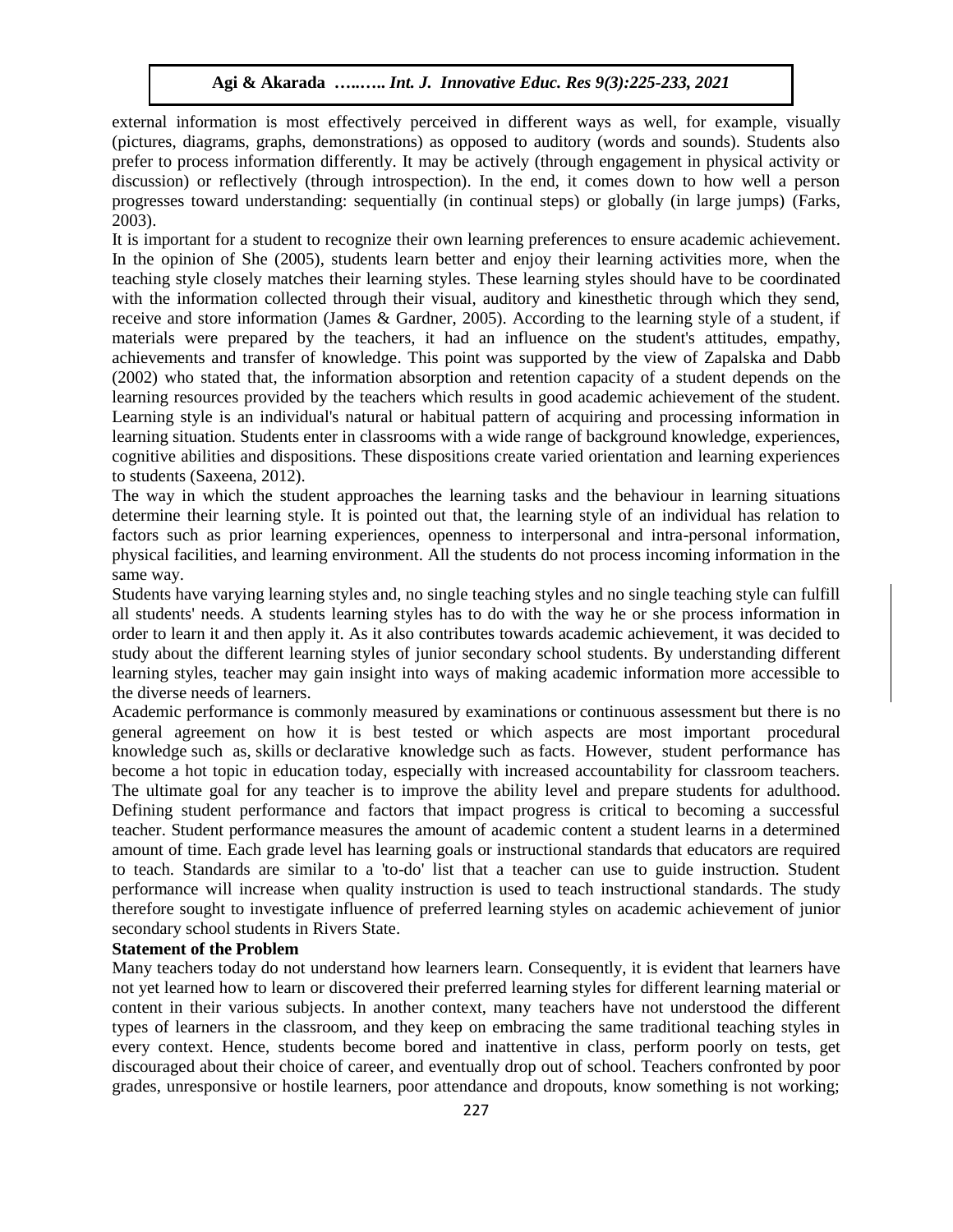they may become overly critical of their students (making things even worse) or begin to wonder if they are in the right profession. These if not controlled and necessary solution provided, the level of academic achievement from students in that regards will continue to be mitigated. It is therefore imperative to understand learning style preference among the learners and how they influence academic achievement so as to develop effective and successful learners. Given the above, the study aimed at investigating perceived influence of preferred learning styles on academic achievement of junior secondary school students in Rivers State.

## **Purpose of the Study**

The purpose of this study is to investigate perceived influence of preferred learning styles on academic achievement of junior secondary school students in Rivers State. Specifically, the objectives were to:

1. Identify the extent to which visual learning styles influence academic achievement of junior secondary school students in Rivers State.

2. Ascertain the extent to which auditory learning styles influence academic achievement of junior secondary school students in Rivers State.

3. Determine the extent to which kinesthetic learning styles influence academic achievement of junior secondary school students in Rivers State.

## **Research Questions**

The following research questions were raised for the study:

1. To what extent does visual learning styles influence academic achievement of junior secondary school students in Rivers State?

2. To what extent does auditory learning styles influence academic achievement of junior secondary school students in Rivers State?

3. To what extent does kinesthetic learning styles influence academic achievement of junior secondary school students in Rivers State?

## **Hypotheses**

The following null hypotheses were formulated and tested in this study:

- 1. There is no significant difference in the mean scores of male and female students on the extent to which visual learning styles influence their academic achievement in junior secondary schools in Rivers State.
- 2. There is no significant difference in the mean rating of male and female students on the extent to which auditory learning styles influence their academic achievement in junior secondary schools in Rivers State.
- 3. There is no significant difference in the mean rating of male and female students on the extent to which kinesthetic learning styles influence their academic achievement in junior secondary schools in Rivers State.

## **METHODOLOGY**

The study adopted descriptive survey research design. The Taro Yamen formula was used to draw a sample size of 398 (188 males and 210 female) from the population of 71,304 junior secondary schools students in Rivers State (Planning Research and Statistics Department, Rivers State Senior Secondary School Board). A self-structured questionnaire of 12-item titled "Perceived Influence of Preferred Learning Styles on Academic Achievement Questionnaire" (PIPLSAAQ) was used for data collection. The instrument was content and face validated by an evaluation expert. Using the Cronbach Alpha to measure the internal consistency of the instrument, a reliability coefficient value of 0.82 was obtained. The research questions were answered using mean and standard deviation while z-test statistic was used to test the null hypotheses at 0.05 level of significance.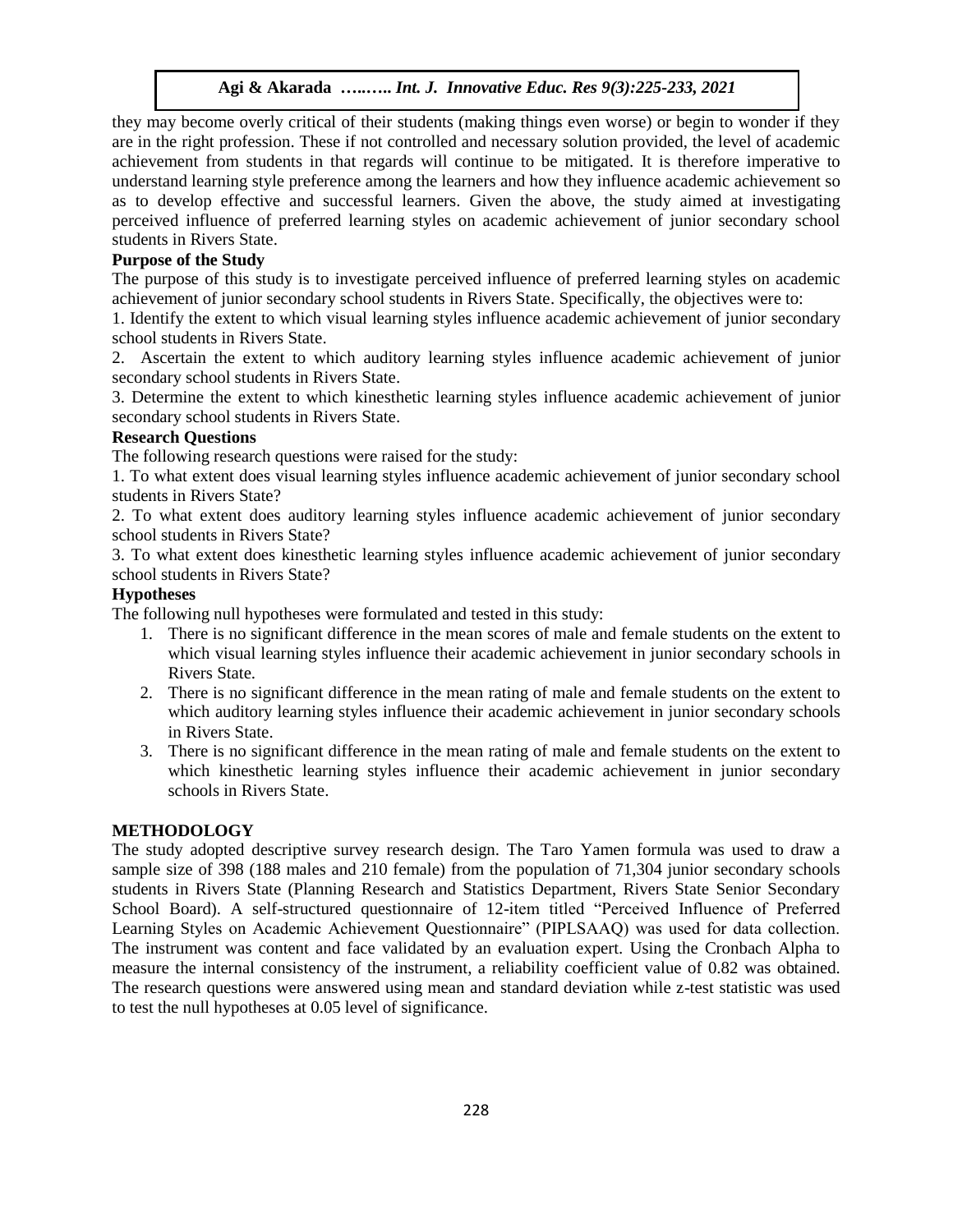#### **RESULTS**

**Research Question 1:** *To what extent does visual learning styles influence academic achievement of junior secondary school students in Rivers State?*

**Table 1: Descriptive statistics on the influence of visual learning styles on academic Achievement of junior secondary school students in Rivers State?**

| S/No           | <b>Items</b>                                                                                                                          |                         | <b>Male</b> $(n_1 = 188)$ |                    | <b>Female</b> $(n_2 = 210)$ |           |                    |  |
|----------------|---------------------------------------------------------------------------------------------------------------------------------------|-------------------------|---------------------------|--------------------|-----------------------------|-----------|--------------------|--|
|                |                                                                                                                                       | $\overline{\mathbf{x}}$ | <b>SD</b>                 | <b>Decision</b>    | $\overline{\mathbf{x}}$     | <b>SD</b> | <b>Decision</b>    |  |
|                | Reading what the teacher writes on the<br>board makes me often learn better.                                                          | 2.91                    | 1.50                      | <b>High Extent</b> | 2.84                        | 1.13      | <b>High Extent</b> |  |
| 2              | I remember things very well when I read<br>the instructions.                                                                          | 2.72                    | 1.42                      | <b>High Extent</b> | 2.90                        | 1.36      | High Extent        |  |
| 3              | I understand better when I follow<br>instructions.                                                                                    | 2.85                    | 1.33                      | <b>High Extent</b> | 3.01                        | 1.28      | <b>High Extent</b> |  |
| $\overline{4}$ | Learning becomes easier by reading than<br>by listening to some one.                                                                  | 2.50                    | 1.09                      | High Extent        | 2.77                        | 1.50      | <b>High Extent</b> |  |
| 5              | Reading textbooks makes me learn more<br>than<br>by listening to lectures.                                                            | 3.11                    | 1.27                      | High Extent        | 3.04                        | 1.62      | High Extent        |  |
|                | <b>Grand Scores/Decision</b>                                                                                                          | 2.82                    | 1.32                      | <b>High Extent</b> | 2.91                        | 1.38      | <b>High Extent</b> |  |
|                | <b>Decision:</b> Male and Female students accepted that items 1 - 5 on Table 1 implies that visual learning styles influence academic |                         |                           |                    |                             |           |                    |  |

achievement of junior secondary school students in Rivers State to a **High Extent**:  $(2.50 \le \bar{x} \ge 3.49)$ .

Table 1 above shows a grand mean of 2.82 and a standard deviation of 1.32 for male students and grand mean of 2.91 and a standard deviation of 1.38 for female students in junior secondary schools. This implies that male and female students agreed that item  $1 - 5$  on table 1 constitute the extent to which visual learning styles influence academic achievement of junior secondary school students in Rivers State students in Rivers State.

**Research Question 2:** *To what extent does auditory learning styles influence academic achievement of junior secondary school students in Rivers State?*

## **Table 2: Descriptive statistics on the influence of auditory learning styles on academic Achievement of junior secondary school students in Rivers State?**

| S/No | <b>Items</b>                                                                                                                                         |                         |           | Male $(n_1 = 188)$ | <b>Female</b> $(n_2 = 210)$ |           |                    |
|------|------------------------------------------------------------------------------------------------------------------------------------------------------|-------------------------|-----------|--------------------|-----------------------------|-----------|--------------------|
|      |                                                                                                                                                      | $\overline{\mathbf{x}}$ | <b>SD</b> | <b>Decision</b>    | $\bar{x}$                   | <b>SD</b> | <b>Decision</b>    |
| 6    | I understand the instructions given by my<br>teacher.                                                                                                | 2.65                    | 1.30      | <b>High Extent</b> | 2.81                        | 1.31      | <b>High Extent</b> |
| 7    | I learn better when someone tells me how 2.80<br>to do something in class.                                                                           |                         | 1.19      | <b>High Extent</b> | 2.76                        | 1.27      | <b>High Extent</b> |
| 8    | I remember things I have to hear in the 2.93<br>class better than things I have read.                                                                |                         | 1.22      | High Extent        | 2.99                        | 1.30      | <b>High Extent</b> |
| 9    | When the teacher gives a lecture I learn $2.58$<br>better in class.                                                                                  |                         | 1.27      | <b>High Extent</b> | 2.67                        | 1.34      | <b>High Extent</b> |
| 10   | When I listen to some one I learn better in $2.73$<br>the class.                                                                                     |                         | 1.39      | High Extent        | 2.54                        | 1.26      | <b>High Extent</b> |
|      | <b>Grand Scores</b><br><b>Decision:</b> Male and Espela students accepted that items 6 10 on Table 2 implies that auditory learning styles influence | 2.74                    | 1.27      | <b>High Extent</b> | 2.75                        | 1.30      | <b>High Extent</b> |

**Decision:** Male and Female students accepted that items 6 - 10 on Table 2 implies that auditory learning styles influence academic achievement of junior secondary school students in Rivers State to a **High Extent**: (2.50  $\leq \overline{x} \geq 3.49$ ).

Table 2 above shows a grand mean of 2.74 and a standard deviation of 1.27 for male students and grand mean of 2.75 and a standard deviation of 1.30 for female students in junior secondary schools. This implies that male and female students agreed that item  $6 - 10$  on table 2 entails the extent to which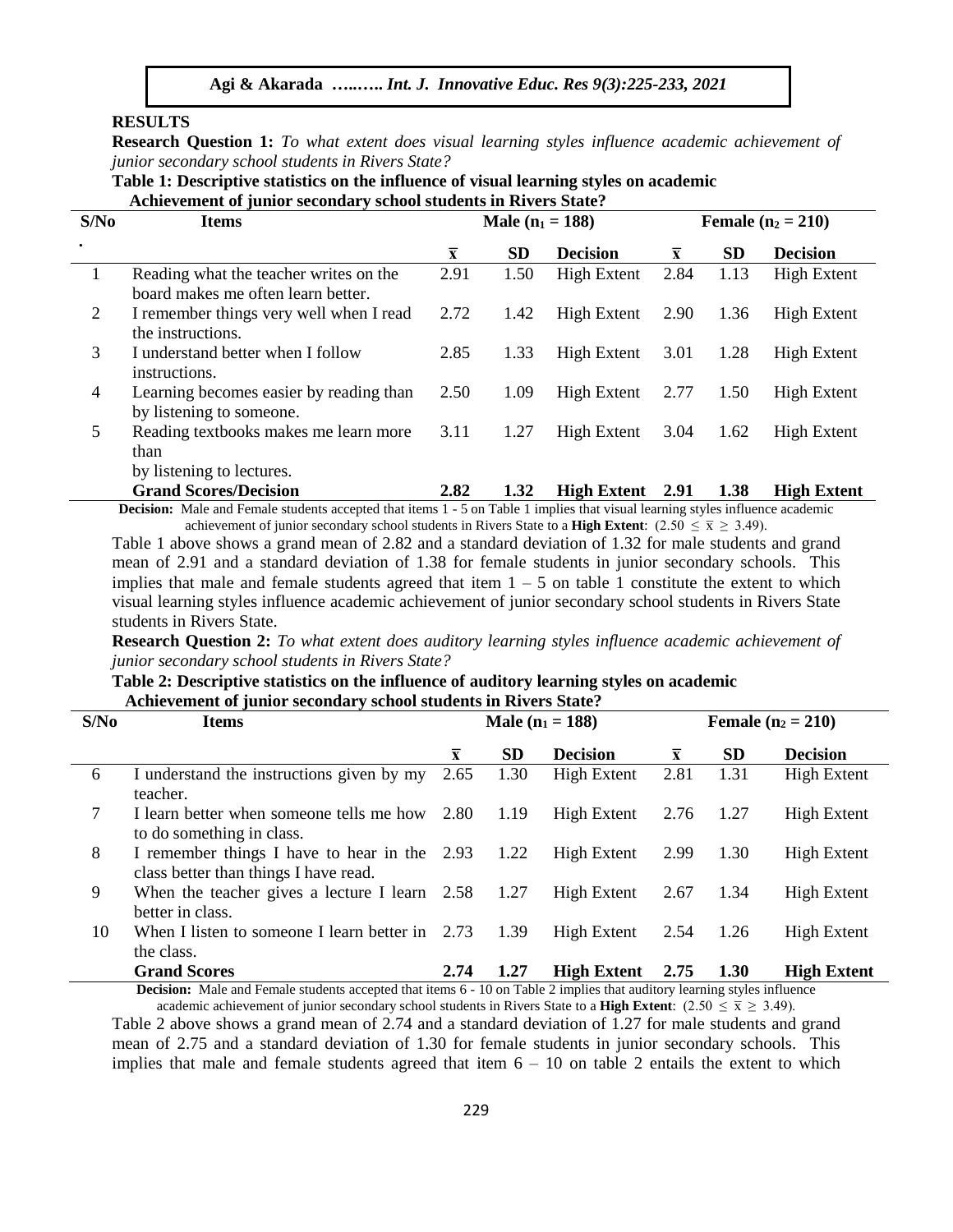auditory learning styles influence academic achievement of junior secondary school students in Rivers State students in Rivers State.

**Research Question 3:** *To what extent does kinesthetic learning styles influence academic achievement of junior secondary school students in Rivers State?*

| Table 3: Descriptive Statistics on the influence of kinesthetic learning styles on academic |
|---------------------------------------------------------------------------------------------|
| achievement of junior secondary school students in Rivers State?                            |

| S/No | <b>Items</b>                                                                        | Male $(n_1 = 188)$      |           |                    |                         | <b>Female</b> $(n_2 = 210)$ |                    |  |  |
|------|-------------------------------------------------------------------------------------|-------------------------|-----------|--------------------|-------------------------|-----------------------------|--------------------|--|--|
|      |                                                                                     | $\overline{\mathbf{x}}$ | <b>SD</b> | <b>Decision</b>    | $\overline{\mathbf{x}}$ | <b>SD</b>                   | <b>Decision</b>    |  |  |
| 11   | doing<br>better<br>choose to learn<br>by<br>$\mathbf{I}$<br>something in class.     | 3.11                    | 1.22      | High Extent        | 3.02                    | 1.15                        | <b>High Extent</b> |  |  |
| 12   | I learn better when I do things in class.                                           | 2.87                    | 1.31      | High Extent        | 2.90                    | 1.24                        | High Extent        |  |  |
| 13   | I enjoy learning in class by doing some 3.04<br>experiments.                        |                         | 1.18      | High Extent        | 3.00                    | 1.30                        | High Extent        |  |  |
| 14   | I understand things better in the class 2.64<br>when I participate in role-playing. |                         | 1.26      | <b>High Extent</b> | 2.55                    | 1.28                        | High Extent        |  |  |
| 15   | When I participate in related activities $I$ 2.71<br>learn much better.             |                         | 1.09      | High Extent        | 2.81                    | 1.21                        | High Extent        |  |  |
|      | <b>Grand Scores</b>                                                                 | 2.87                    | 1.21      | <b>High Extent</b> | 2.86                    | 1.24                        | <b>High Extent</b> |  |  |

**Decision:** Male and Female students accepted that items 11 - 15 on Table 3 implies that kinesthetic learning styles influence academic achievement of junior secondary school students in Rivers State to a **High Extent**: (2.50  $\leq \bar{x} \geq 3.49$ ).

Table 3 above shows a grand mean of 2.87 and a standard deviation of 1.21 for male students and grand mean of 2.86 and a standard deviation of 1.24 for female students in junior secondary schools. This implies that male and female students agreed that item  $11 - 15$  on table 3 entails the extent to which kinesthetic learning styles influence academic achievement of junior secondary school students in Rivers State students in Rivers State.

#### **Testing of Hypotheses**

**Hypothesis 1:** There is no significant difference in the mean scores of male and female students on the extent to which visual learning styles influence their academic achievement in junior secondary schools in Rivers State.

**Table 4: Test of Difference in the mean scores of male and female students on the influence of visual learning styles on academic achievement of junior secondary school students in Rivers State.**

| Gender | $\overline{\phantom{a}}$<br>$\mathbf{v}$<br>$\mathbf{A}$ | SD   | N   | Df  | $_{\alpha}$ | z-cal. | z-crit. | <b>Decision</b> |
|--------|----------------------------------------------------------|------|-----|-----|-------------|--------|---------|-----------------|
| Male   | 3.37                                                     | 1.08 | 188 | 396 | 0.05        | 1.08   | 1.96    | H <sub>0</sub>  |
| Female | 3.82                                                     | 1.19 | 210 |     |             |        |         | Accepted        |

Table 4 shows that the z-calculated value of 1.08 using degree of freedom of 396 at 0.05 level of significance is less than the z-critical value of 1.96 which indicates that the null hypothesis that "there is no significant difference in the mean scores of male and female students on the extent to which visual learning styles influence their academic achievement in junior secondary schools in Rivers State" is accepted. This implies that male and female students of junior secondary schools in Rivers State are in agreement that visual learning styles influence academic achievement of junior secondary school students in Rivers State.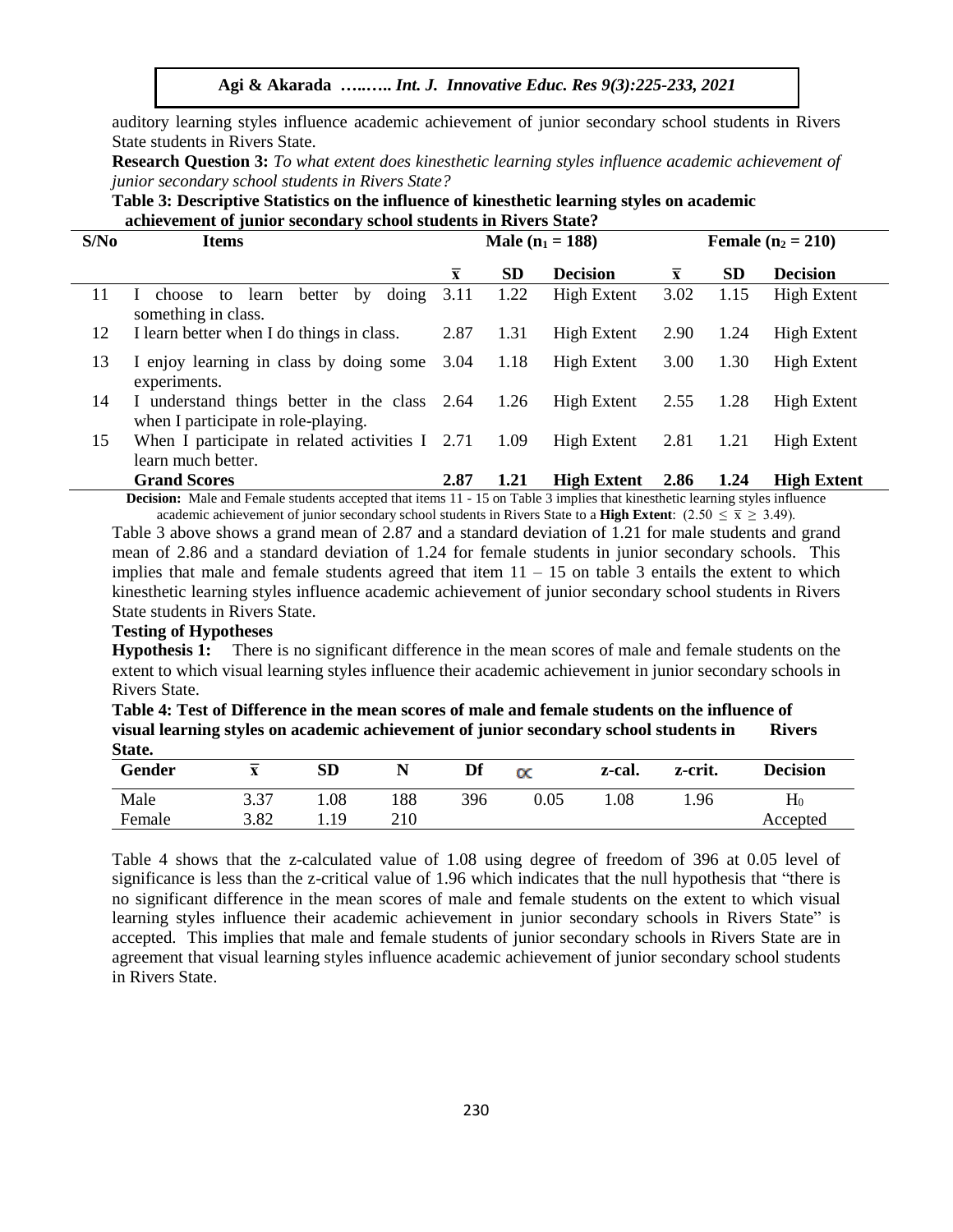**Hypothesis 2:** There is no significant difference in the mean rating of male and female students on the extent to which auditory learning styles influence their academic achievement in junior secondary schools in Rivers State.

**Table 5: Test of Difference in the mean scores of male and female students on the influence of auditory learning styles on academic achievement of junior secondary school students in Rivers State.**

| Gender | $\overline{\phantom{a}}$<br>$\mathbf{v}$ | <b>SD</b> |     | Df  | $\propto$  | z-cal. | z-crit. | <b>Decision</b> |
|--------|------------------------------------------|-----------|-----|-----|------------|--------|---------|-----------------|
| Male   | 3.16                                     | 17        | 188 | 396 | $\rm 0.05$ |        | 1.96    | $\rm H_0$       |
| Female | 3.53<br>ر ر                              | 1 . J 1   | 210 |     |            |        |         | Accepted        |

Table 5 shows that the z-calculated value of 1.15 using degree of freedom of 396 at 0.05 level of significance is less than the z-critical value of 1.96 which indicates that the null hypothesis that "there is no significant difference in the mean scores of male and female students on the extent to which auditory learning styles influence their academic achievement in junior secondary schools in Rivers State" is accepted. This implies that male and female students of junior secondary schools in Rivers State are in agreement that auditory learning styles influence academic achievement of junior secondary school students in Rivers State.

**Hypothesis 3:** There is no significant difference in the mean rating of male and female students on the extent to which kinesthetic learning styles influence their academic achievement in junior secondary schools in Rivers State.

**Table 6: Test of Difference in the mean scores of male and female students on the influence of kinesthetic learning styles on academic achievement of junior secondary school students in Rivers State**

| Gender | $\overline{\phantom{a}}$<br>$\Delta$ | SD   | N   | Df  | $_{\alpha}$ | z-cal. | z-crit. | <b>Decision</b>    |
|--------|--------------------------------------|------|-----|-----|-------------|--------|---------|--------------------|
| Male   | 3.44                                 | 2.01 | 188 | 396 | $0.05\,$    | .04    | 1.96    | $\mathbf{\Pi}_{0}$ |
| Female | 3.69                                 | 2.38 | 210 |     |             |        |         | Accepted           |

Table 6 shows that the z-calculated value of 1.04 using degree of freedom of 396 at 0.05 level of significance is less than the z-critical value of 1.96 which indicates that the null hypothesis that "there is no significant difference in the mean scores of male and female students on the extent to which kinesthetic learning styles influence their academic achievement in junior secondary schools in Rivers State" is accepted. This implies that male and female students of junior secondary schools in Rivers State are in agreement that kinesthetic learning styles influence academic achievement of junior secondary school students in Rivers State.

#### **DISCUSSION OF RESULTS**

The study investigated perceived influence of preferred learning styles on academic achievement of junior secondary school students in Rivers State, and found that there is no significant difference in the mean scores of male and female students on the extent to which visual learning styles influence their academic achievement in junior secondary schools in Rivers State. This implies that male and female students of junior secondary schools in Rivers State accepted that visual learning styles influence academic achievement of junior secondary school students in Rivers State. In line with this finding, Bailey (2000) opined that in visual learning, learners learn best through seeing and prefer information to be presented visually in the form of pictures, posters, maps, diagrams, film, and others. Lectures do not work well for them, use lists to organize their thoughts and observe teacher's body language and facial expressions to fully understand. They love colors and show interest in the world around them. Learning styles are pragmatic manifestations of intelligences operating in natural contexts. Students have preferences to learning and they perceive information differently. Some students get information more from external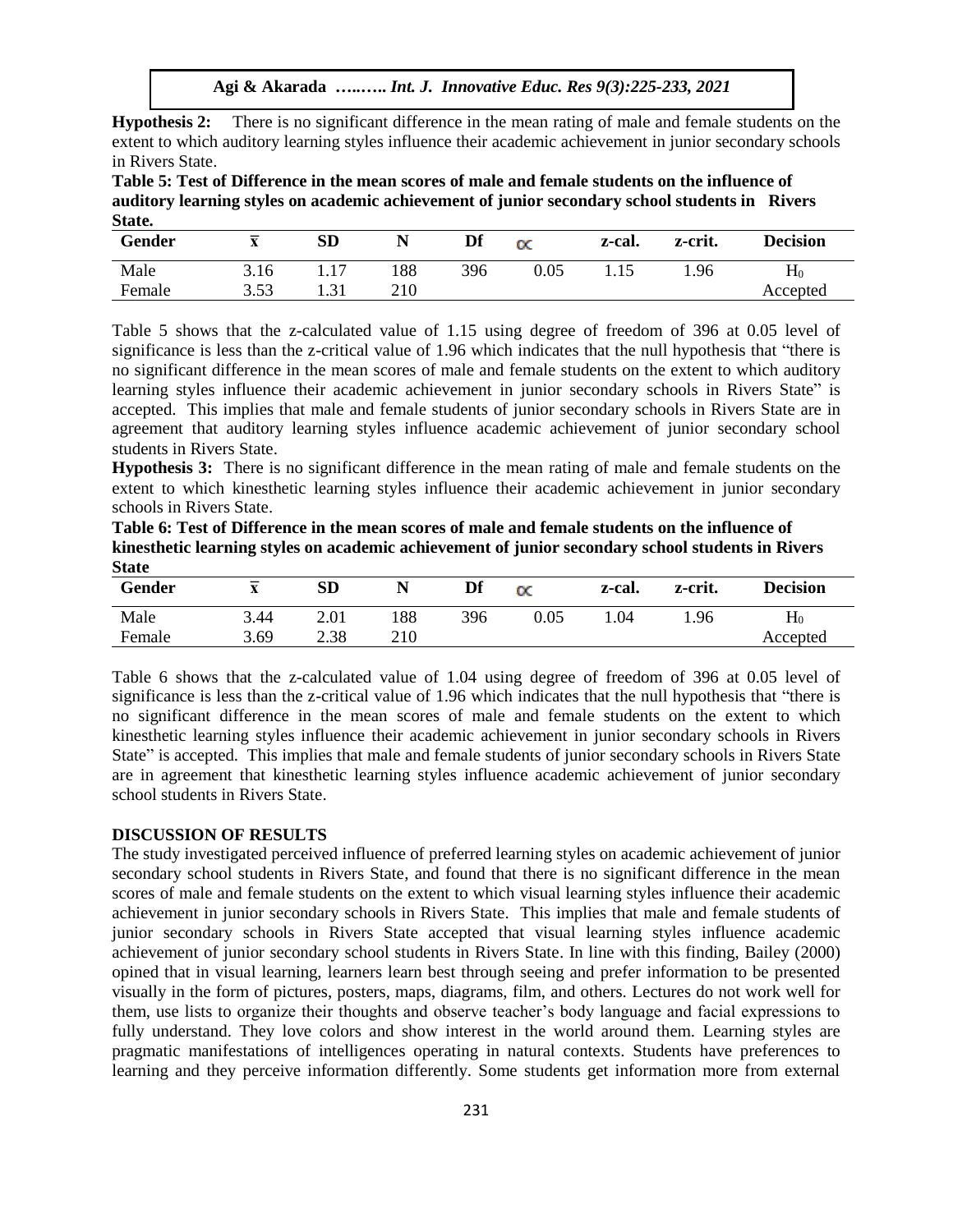(sensory) input, and others depend more on internal (sights, sounds, physical sensations and intuitive) input. They have different insights and hunches, and view possibilities differently. Their external information is most effectively perceived in different ways as well, for example, visually (pictures, diagrams, graphs, demonstrations) as opposed to auditory (words and sounds). Students also prefer to process information differently. It may be actively (through engagement in physical activity or discussion) or reflectively (through introspection). In the end, it comes down to how well a person progresses toward understanding: sequentially (in continual steps) or globally (in large jumps) (Farks, 2003).

The study further found that there is no significant difference in the mean scores of male and female students on the extent to which auditory learning styles influence their academic achievement in junior secondary schools in Rivers State. James & Gardner, 2005) supported this finding in his study where he found that auditory learners prefer to collect information via listening. Some of these students learn best when the teacher explains things orally. The classroom activities they like to participate in are discussions, debates, role play and problem- solving, discuss ideas verbally with others and recite information over and over to better realize the learning materials. They benefit from formal lectures, repetition, questions, and presentations. Thus, auditory learners are talkative, conceptual, perceptual, and reflective and memory oriented. It is important for a student to recognize their own learning preferences to ensure academic achievement. In the opinion of She (2005), students learn better and enjoy their learning activities more, when the teaching style closely matches their learning styles. These learning styles should have to be coordinated with the information collected through their auditory through which they send, receive and store information (James & Gardner, 2005). According to the learning style of a student, if materials were prepared by the teachers, it had an influence on the student's attitudes, empathy, achievements and transfer of knowledge. This point was supported by the view of Zapalska and Dabb (2002) who stated that, the information absorption and retention capacity of a student depends on the learning resources provided by the teachers which results in good academic achievement of the student. Learning style is an individual's natural or habitual pattern of acquiring and processing information in learning situation. Students enter in classrooms with a wide range of background knowledge, experiences, cognitive abilities and dispositions. These dispositions create varied orientation and learning experiences to students.

Finally the study found that there is no significant difference in the mean scores of male and female students on the extent to which kinesthetic learning styles influence their academic achievement in junior secondary schools in Rivers State. In line with this finding, Armstrong and Mahmud (2008) established that kinesthetic learners are movers of the educational world. They learn best when actively engaged in doing or touching something. They need to walk around or stand up while working. They enjoy physical activities, field trips, manipulating objects and hands- on experiences. They like to think out issues, ideas and problems while they exercise. The way in which the student approaches the learning tasks and the behaviour in learning situations determine their learning style. It is pointed out that, the learning style of an individual has relation to factors such as prior learning experiences, openness to interpersonal and intra-personal information, physical facilities, and learning environment. All the students do not process incoming information in the same way. Students have varying learning styles and, no single teaching styles and no single teaching style can fulfill all students' needs. A students learning styles has to do with the way he or she process information in order to learn it and then apply it. As it also contributes towards academic achievement, it was decided to study about the different learning styles of junior secondary school students (Saxeena, 2012). By understanding different learning styles, teacher may gain insight into ways of making academic information more accessible to the diverse needs of learners.

## **CONCLUSION**

The current study identified the learning styles of school students. Furthermore, it identified the preferred learning styles on the student academic achievement. The students in this study were found to prefer both visual, auditory and kinesthetic style to the other learning styles. Teaching needs to be designed to include